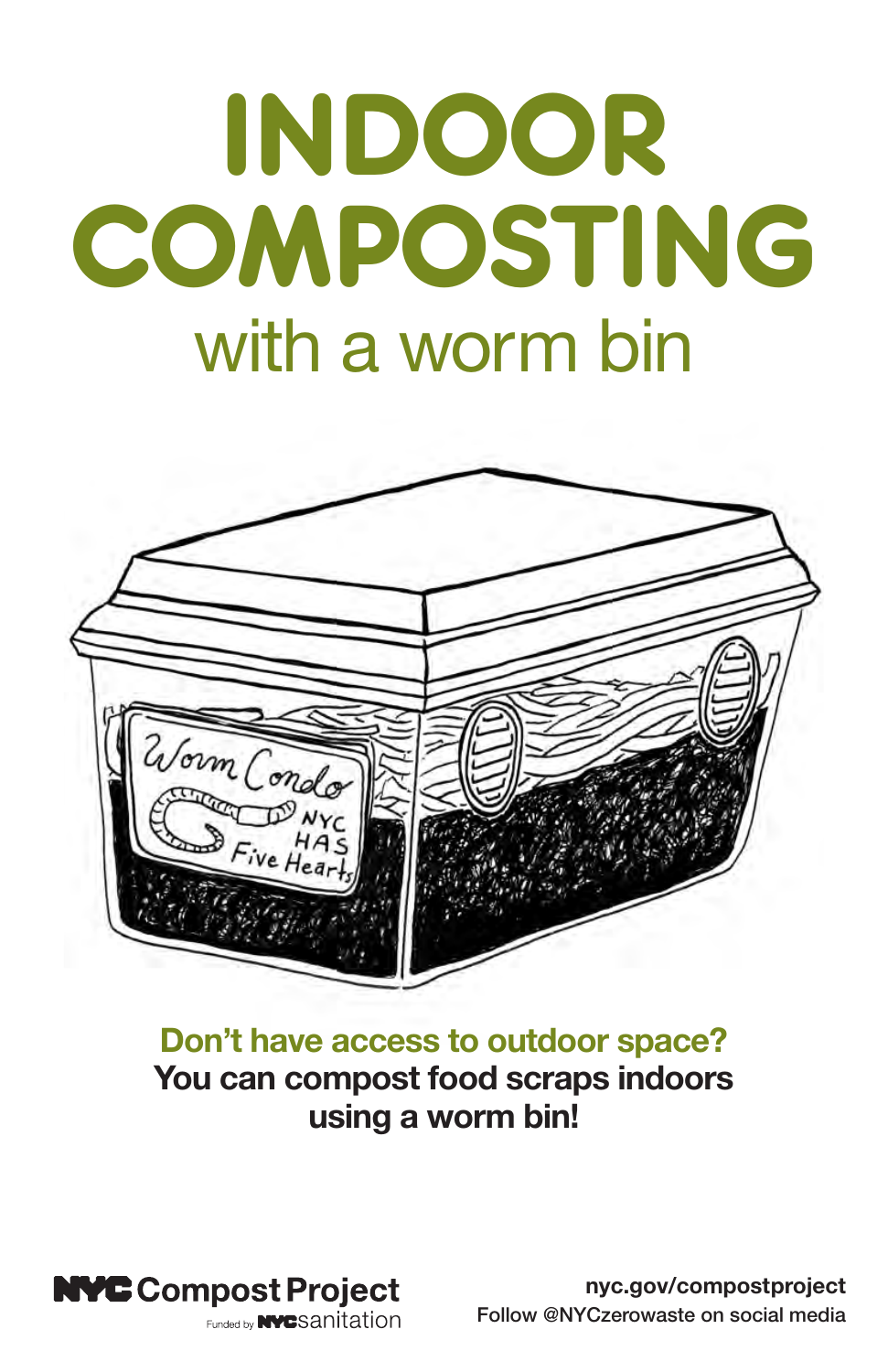# 1 Make or buy a worm bin. (2)

You can buy a ready-made worm bin (visit nyc.gov/compostproject for options) or you can make your own by following these instructions.

#### Materials:

*•* Plastic container with a lid *Dimensions should be approximately 12 x 12 x 12 inches (one cubic foot) but do not have to be precise. A standard plastic storage tub from a household goods store is a great option.*



- *•* Drill, 1/4" bit
- Fine screen to keep out pests (optional) *Purchase at a hardware store.*
- Tray (optional)

#### Directions:

- Drill at least 10 quarter-inch holes in the lid. These holes will provide oxygen to the worms and other decomposer organisms in the bin.
- Drill at least 10 quarter-inch holes in the sides of the bin. These holes will also provide oxygen in your bin.
- Drill at least 10 quarter-inch holes in the bottom of the bin. These holes are for drainage (optional).
- Use non-toxic glue to attach fine screen over holes (optional). This will help prevent pests like fruit flies from entering your bin.
- If you drilled holes in the bottom on the bin, place a tray under the bin to catch any "leachate"—this is a waste product of the composting process made of excess moisture.

After you make or buy a bin, store it in a good location for both you and the worms. Worms prefer temperatures between 55°F and 80°F (13°C and 27°C). Most indoor locations will meet these temperature needs. Worms can tolerate temperatures a bit beyond this range, but they will be less active.

# Get worms.

You will need a specific worm species called "red wiggler" or *Eisenia fetida*. Night crawlers and other common garden worms, which are usually brown or gray in color, will not survive in a worm bin.



You can purchase red wigglers from a local retailer or order them online and have them shipped to you. To find out where to buy worms, visit nyc.gov/compostproject.

We recommend most households start by purchasing one pound of worms. One pound of worms can process about three and a half pounds of food scraps a week. If you want to process more than that, you can start a second worm bin or, if your bin is big enough, add more worms to your bin.

#### About Red Wiggler Worms

Did you know there are over seven thousand species of earthworms? One species in particular is well suited for indoor composting: red wigglers (or *Eisenia fetida*).

Red wigglers live in the upper layer of soil where they feed on small organisms and decaying organic matter. Unlike other species of earthworms, red wigglers don't tunnel deeply or make permanent burrows. They reproduce quickly, thrive in habitats with high organic matter, can tolerate a wide range of temperatures and moisture conditions, and can live close to one another. An indoor worm bin mimics all of these natural conditions, which makes red wigglers ideal for indoor composting.

#### Fun Facts

- Red wigglers can eat half their body weight in food scraps a day.
- Worms have five hearts.
- Worms have both male and female reproductive organs, but still need another worm to reproduce.
- One mature worm can give birth to about 100 worms a year. The space and amount of food in a worm bin will keep their population size in check.
- A worm's life span is approximately one year.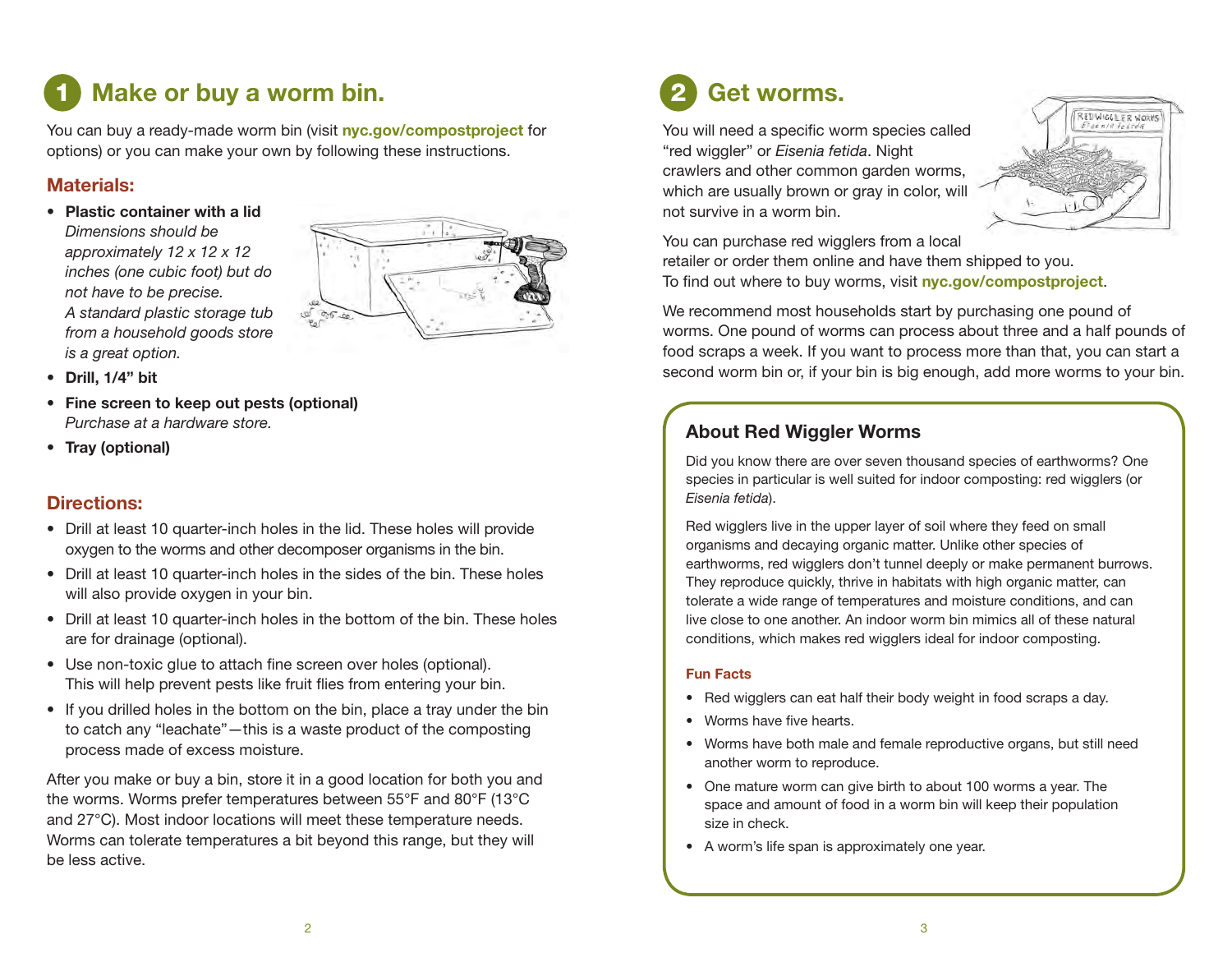## 3 Make bedding and add worms to  $\sqrt{4}$ your bin.

Bedding provides a place for the worms to live, absorbs moisture, and covers your food scraps to prevent odor. Bedding can be made from a variety of materials, but torn or shredded newspaper is the most common.

Before adding worms to your bin, follow these simple steps to make bedding.



Tear newspaper into one-inch wide strips. You can tear by hand or use a paper shredder. *Important: Do not use glossy paper or full color paper as the toxic chemical dyes and heavy metal residues could end up in your finished compost.*

Moisten strips of newspaper. Gently squeeze out excess moisture; newspaper should be the consistency of a wrung-out sponge.

Fill your bin about two-thirds full of bedding. Use your hands to fluff up the bedding.

After making the bedding, gently pour worms on top of it. They will burrow their way down on their own.

# Feed your worms.

What to feed: Feed worms fruit and vegetable scraps. You can also feed them coffee grounds and paper tea bags (remove staples from bags). Dried flowers or household plants are also okay.

Do not feed worms meat, dairy products, or food scraps that have been cooked with oil. These items will attract pests and produce odors in a small indoor worm bin. Also avoid very spicy or salty foods, large amounts of citrus, or toxic ingredients like alcohol.

How much to feed: As mentioned in step 2, the amount of food scraps you can feed your worms depends on the amount of worms in your bin. If you have one pound of worms, you can feed them approximately 3.5 pounds of food scraps each week.

When to feed: You can feed your worms small amounts every day or their whole week's food supply at one time. If you feed your worms weekly (which is probably the most convenient way), it's best to store food scraps in your freezer or refrigerator throughout the week to prevent odor and pests.

If you don't have room in your freezer or refrigerator, you can store food scraps anywhere that's convenient. Cover food scraps with torn newspaper to help mask odors.

#### How to feed:

• Chop large food scraps into one- or two-inch pieces. If you are freezing food scraps, chop them up first. It's best to defrost food scraps before feeding them to your worms.



- Move some bedding to the side and add food scraps. Each time you feed your worms, place the food scraps in a different area of the bin. This will evenly distribute the food scraps. It will also give you a sense of how long it takes for the food scraps to break down and how much you can add to the bin each time.
- Cover the food scraps by adding more torn up newspaper strips. This prevents pests and odors. Never leave food scraps exposed on top of the bin.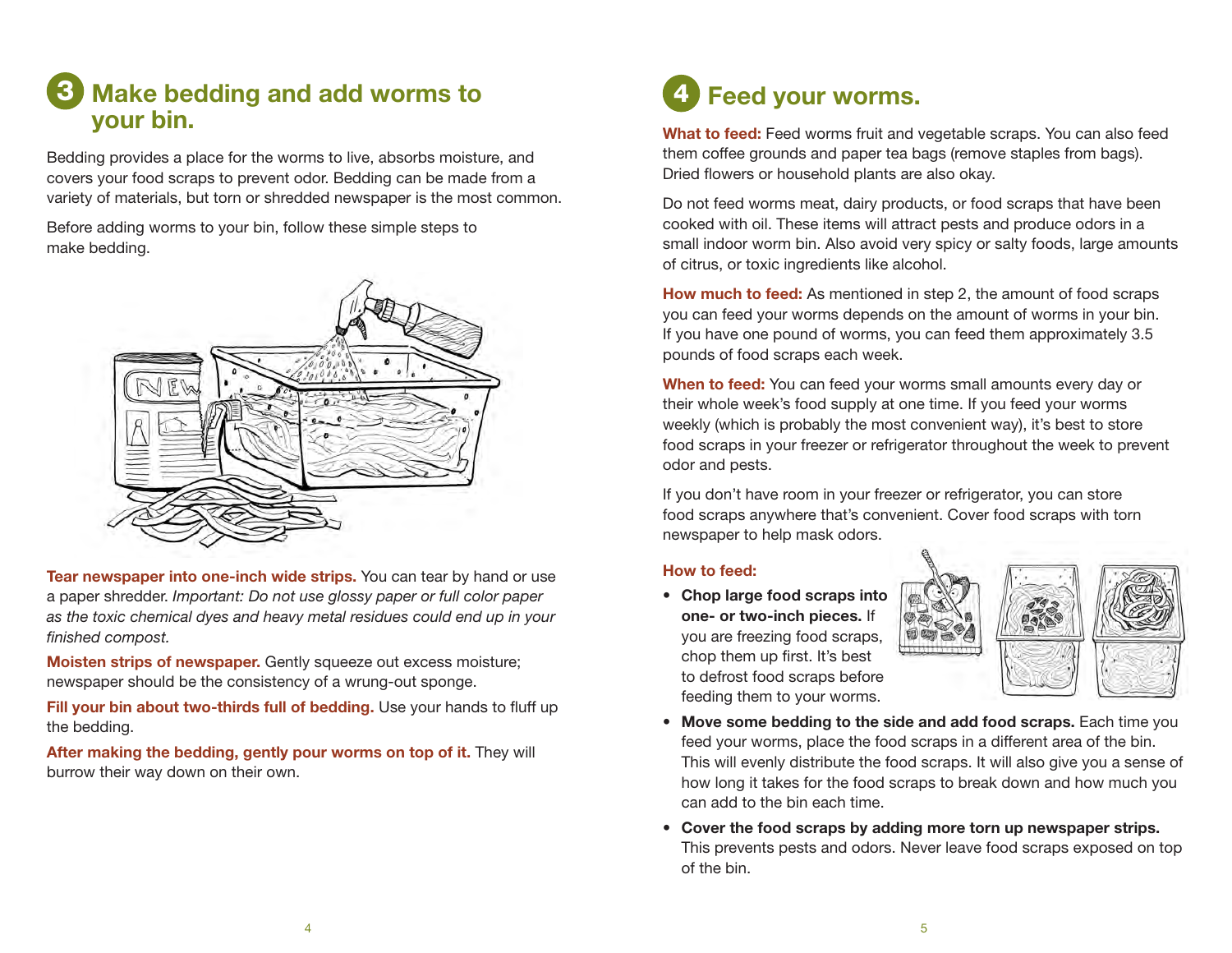#### Observe the conditions in your bin. 5

Monitor your worm bin regularly to make sure you are providing healthy living conditions for your worms and to avoid problems with pests or odors.

If your worm bin is healthy, it will smell earthy like soil, you will see food scraps and bedding disappear over time, and it will feel damp but not soggy (worms will have glistening skin if moisture is sufficient).

Also, a healthy bin should have small quantities of other decomposer organisms, such as mites or little white worms. It's actually a good thing to have controlled populations of these and other insects—they help with the decomposition process. Compost critters want to stay where the food is so you don't need to worry about them leaving your bin.

Every time you feed your worms or at least once a week, review the troubleshooting guide below to evaluate the conditions in your bin and fix as needed.



### **Troubleshooting**

Are the bin contents too wet? Worms can drown or your bin can produce putrid odors if your bin is too wet. Bedding should feel about as moist as a wrung-out sponge. If your bin is too wet, add dry bedding to soak up pooling water. Also, reduce the amount of food you feed your worms—food scraps add moisture to your bin.

Are the bin contents too dry? Because worms breathe through their skin, bedding should be consistently moist (like a wrung-out sponge) in order to create a comfortable habitat for your worms. Food scraps will naturally add water to your bin and should keep the bedding moist. However, if your bedding seems dry, add more water with a spray bottle or watering can. Or add more food scraps.

Does the bin smell? Make sure all food scraps are covered with bedding to prevent odor. Some foods are naturally odorous when decomposing (such as onions, broccoli, or cabbage). Remove foods that produce unpleasant odors if it bothers you. Don't add meat, bones, dairy, or oil products.

(*continued on next page)*

Are food scraps taking too long to decompose? Break food into smaller pieces, especially hard, woody items like stems. You can also freeze and thaw food scraps to break down cell walls. If decomposition is still slow after chopping food scraps, feed worms less.

Are there fruit flies near your bin? If fruit flies are a problem, you can try using flypaper traps or make your own fruit fly trap. (House flies should not be attracted to your worm bin if you cover the food scraps with bedding material.)

Freeze fruit before feeding to worms or microwave fruit for 60 seconds. These actions help to kill fruit fly eggs. You can also simply avoid adding fruit.

#### Here are two kinds of easy fruit fly traps you can make yourself:



• Funnel fly trap*.* Pour some apple cider vinegar or beer into a glass jar and add a drop of detergent. Cut the corner off a plastic sandwich bag and place it into the jar; secure the plastic bag "funnel" with a rubber band around the rim of the jar.



• Bottle fly trap*.* Cut a small plastic water or soda bottle in half. Fill the bottom half with some apple cider vinegar or beer and a drop of detergent. Turn the top half upside down and place it into the bottom half so that the neck forms a funnel. Secure the two halves with tape.

Are there a lot of mites in your bin? A small mite population is good, but if you notice large collections of mites you should try to remove them. Remove any food that has a congregation of mites. Then, bring bin outside and leave it open in the sun for one to two hours to dry it out a little. Repeat as necessary until mite population is reduced.

To trap mites, place a slice of fresh bread in the bin, wait until mites congregate on it, and then remove the bread.

(*continued on next page)*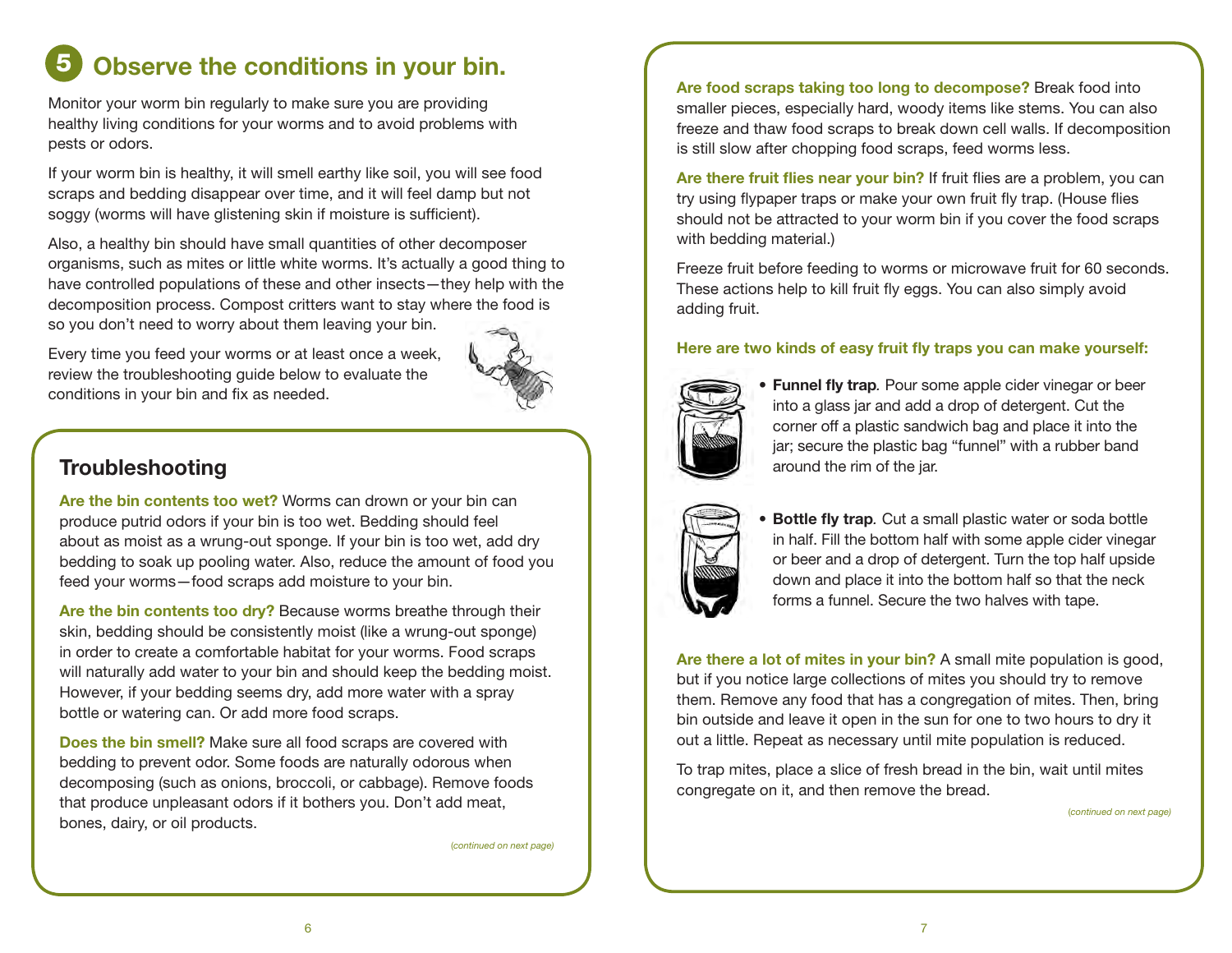

Is there any other kind of pest infestation? Remember, it's healthy to see controlled populations of insects in your bin. But if your bin is swarming with insects, there is a problem in your bin. The best solution may be to harvest the worms (see step six) and start a new bin from scratch, using what you've learned from your experience to create a better bin.

Are there few or no worms in your bin? Dead worms decompose rather quickly—you can have a bin with no worms before you realize it. If your bin is too wet or too dry, worms can die. They can also die from lack of air, so make sure your bin has enough ventilation.

Also, make sure your bin is located in a place where the temperature is between 55°F and 80°F (13°C and 27°C). If contents of your bin seem very compacted, add paper tubes or other bulky paper products such as torn up paper egg cartons to increase air flow. Worms can also die if they have not been fed for a long time, though they can usually live many weeks before lack of food becomes an issue.



It usually takes about three to six months to accumulate finished compost, which resembles dark, crumbly soil. When your bin is nearly full, it's time to harvest your vermicompost (another word for compost from worms). *Harvesting* is when you remove the vermicompost from the bin and separate it from the bits of bedding, food scraps, or worms that are in it. (Vermicompost becomes toxic to worms if left in the bin for too long without adding new food scraps.)

Here are two ways to harvest finished compost:

#### The Easy Way

This method is very easy but it takes about a month to complete.

- 1. Move all the contents over to one side of the bin.
- 2. Add new moistened bedding (strips of newspaper) to the empty side, then start placing food scraps on that side.
- 3. Over about a one-month period, most of the worms should move over to the new bedding, allowing you to scoop out the relatively worm-free vermicompost.







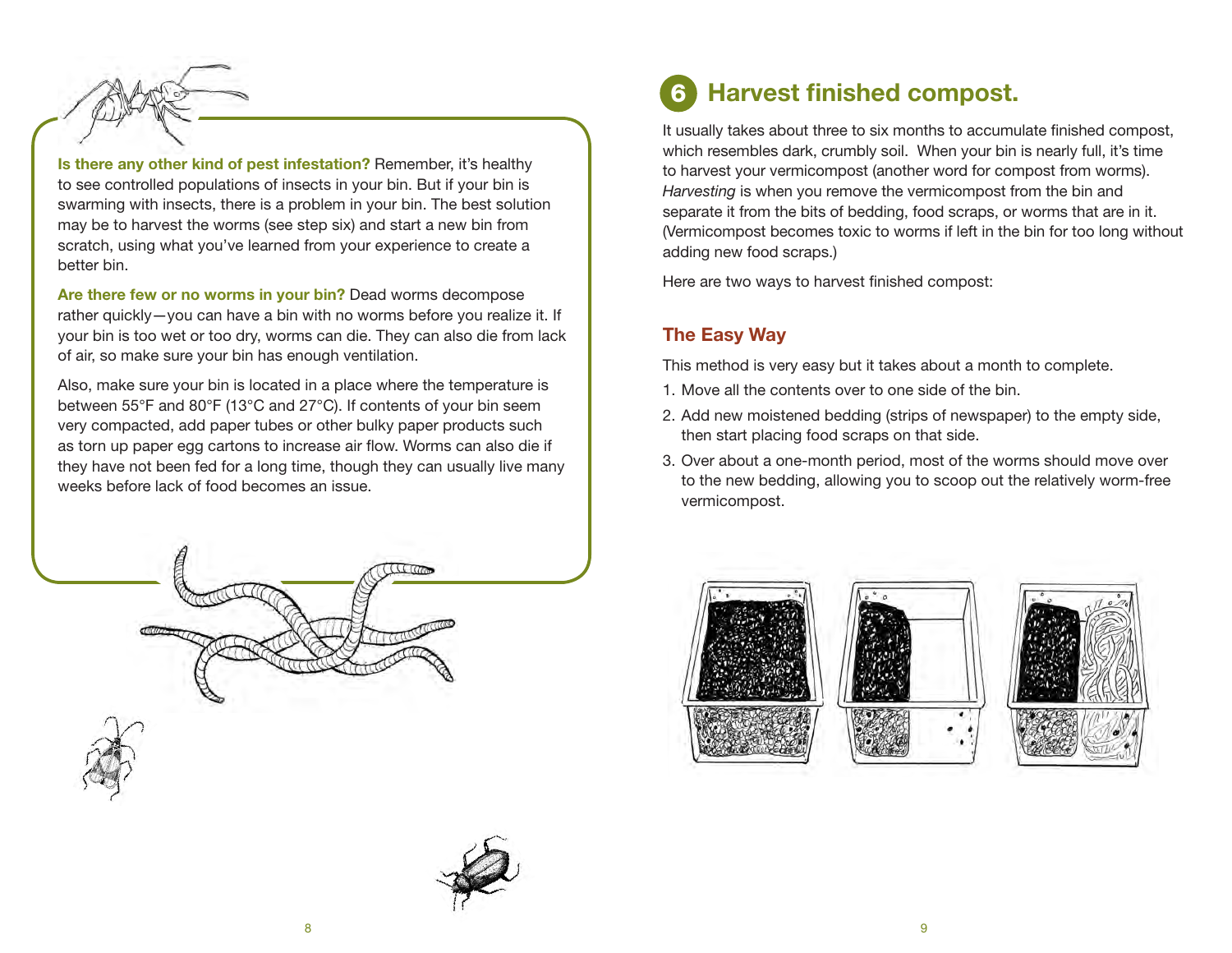#### The Fast Way

This method is fast but it is more involved.

- 1. Spread out a newspaper or tarp on the ground or on a table.
- 2. Move bedding over to one side of the worm bin.
- 3. Remove dark crumbly material from the worm bin.
- 4. Make small piles of vermicompost on the newspaper. (The worms will gather in the center of the piles to avoid bright light.)
- 5. While you are waiting for worms to gather into the center of the vermicompost piles, make new bedding.
- 6. Brush the castings off of the top and sides of each small pile. Put this finished material in a bag or container.
- 7. Add new bedding to the empty side of the worm bin.
- 8. Add fresh food scraps to the empty side of the worm bin.
- 9. Gently harvest the castings from the outside of each pile and put the castings in a bag or container.
- 10. Carefully remove the worms that have clustered in the center of each pile. Put them back into the worm bin.
- 11. Scoop up any remaining vermicompost and return to the bin.
- 12. It's okay if there are a few worms still in the vermicompost if you are going to use it in a garden. However, if you are using it in potted plants, it's best to remove all worms.



#### Use your compost! 7

Vermicompost is an excellent source of nutrients for plants. When you transplant, throw a handful into the hole before you plant. You can also mix vermicompost into the top layer of soil for your potted plants.



If you don't have a garden or own any houseplants, add vermicompost to the soil around street trees on your block or consider donating it to a local community garden.

To learn more about how to use compost, and for technical support in starting or maintaining a worm bin, contact the NYC Compost Project. Visit nyc.gov/compostproject for more information.